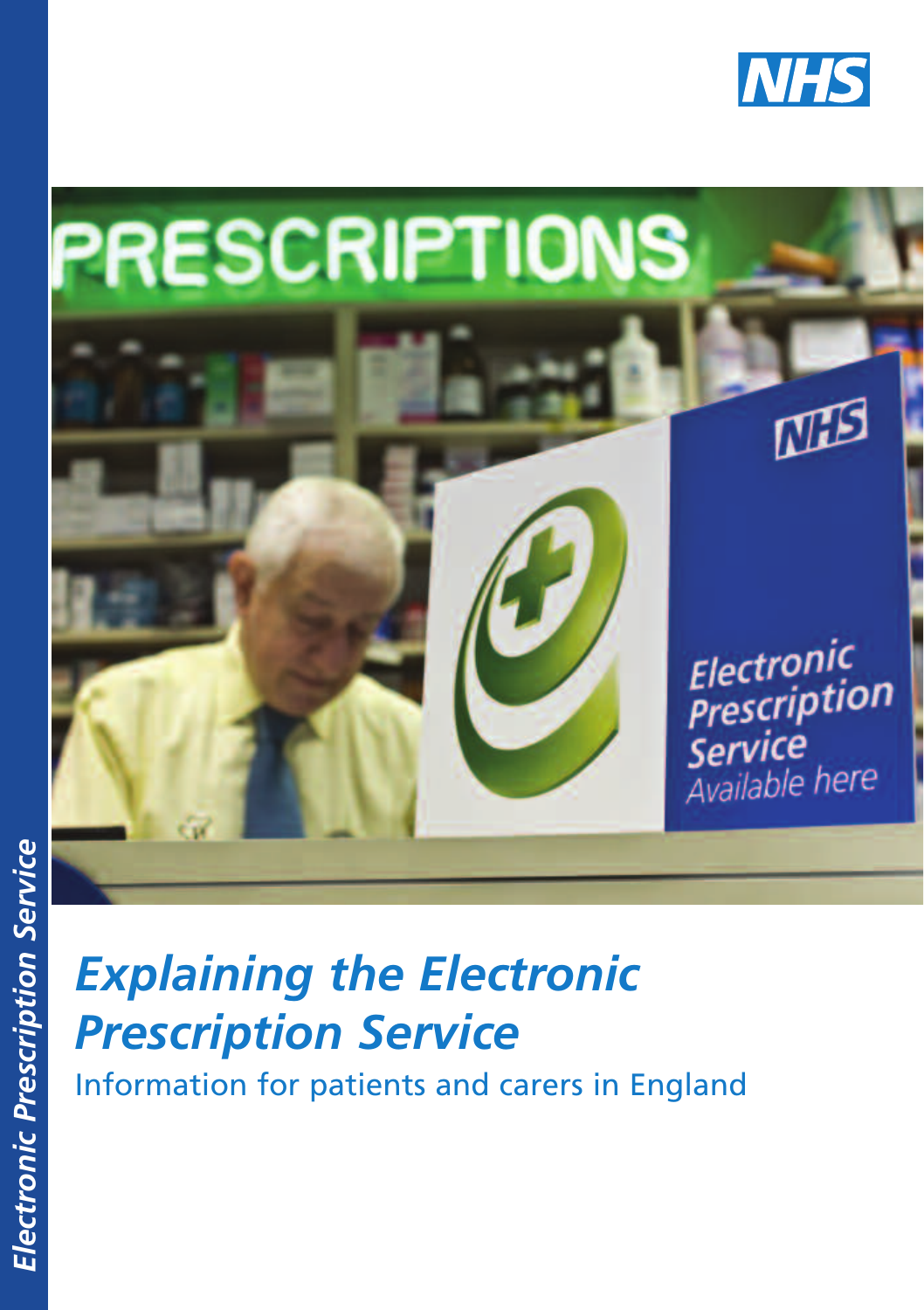| About the Electronic Prescription Service                              | 1              |
|------------------------------------------------------------------------|----------------|
| What is changing?                                                      | 2              |
| How does the Electronic Prescription Service work?                     | $\overline{2}$ |
| Which places can I nominate to receive my<br>electronic prescriptions? | 3              |
| How do I nominate?                                                     | 4              |
| What happens once I have nominated?                                    | 4              |
| Should I nominate?                                                     | 5              |
| <b>Using nomination</b>                                                | 5              |
| Changing your nomination                                               | 6              |
| What happens if I choose not to nominate?                              | 7              |
| Is the Electronic Prescription Service secure<br>and confidential?     | 7              |
| More common questions                                                  | 8              |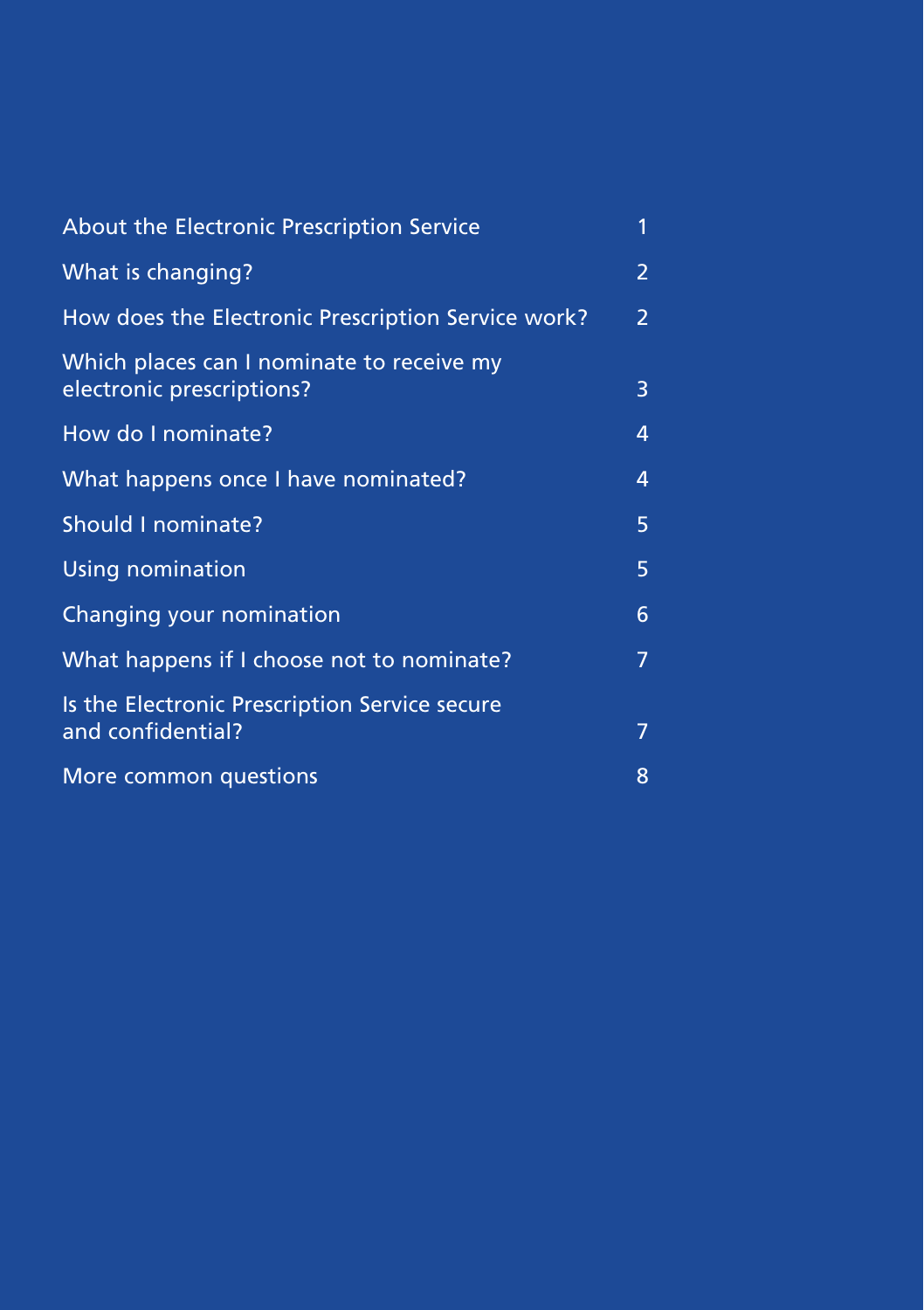# About the Electronic Prescription Service

Did you know that around 1.5 million paper prescriptions are issued every working day in England? And that about 7 out of 10 prescriptions are repeat prescriptions?

To handle this number more efficiently, we are introducing the Electronic Prescription Service in England.

This new service lets your GP practice send your prescription electronically to the place you choose to get your medication or appliance from – without the need for paper in some cases. This means there is less need for people with repeat prescriptions to call at their GP practice just to collect a prescription form.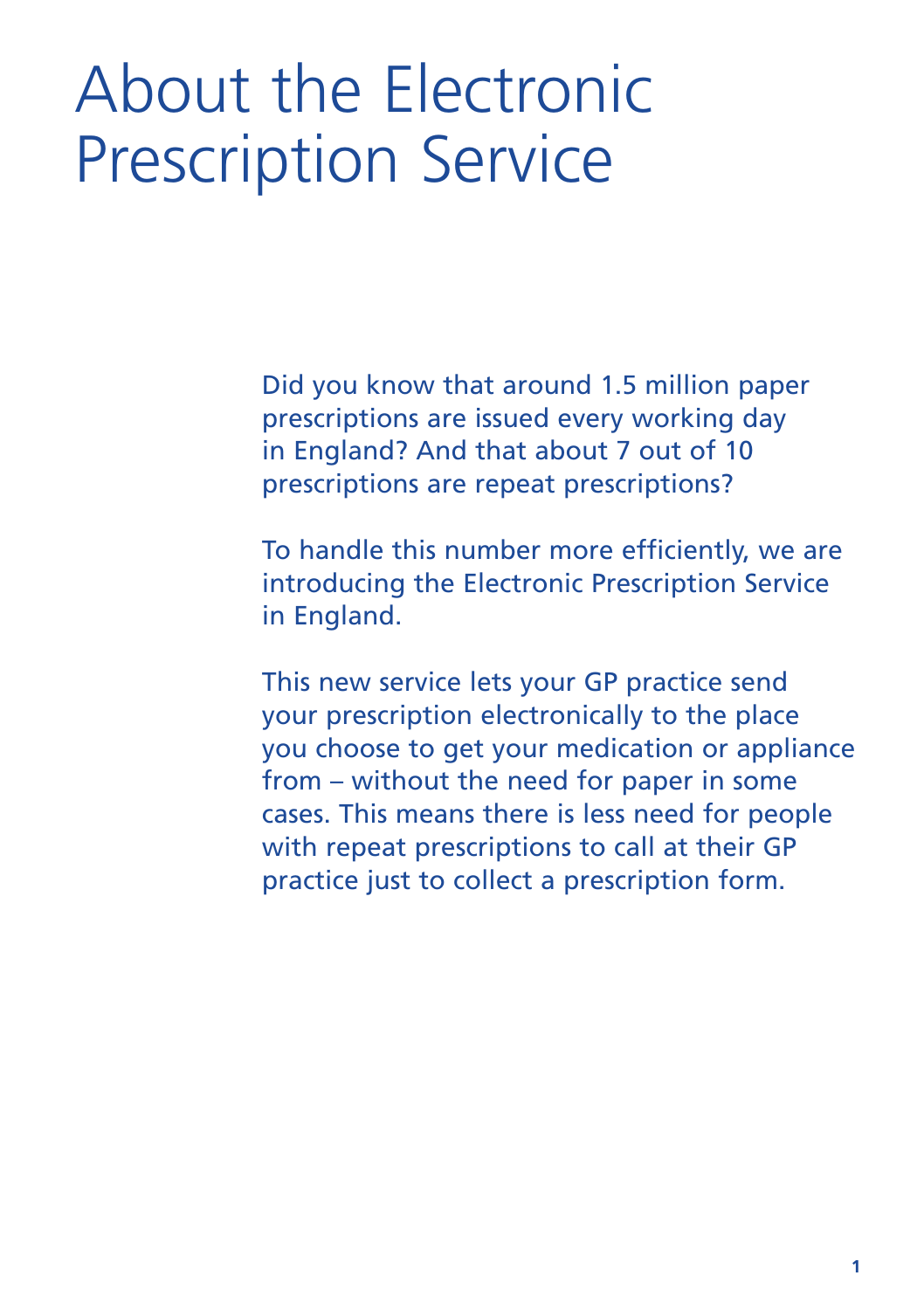#### **What is changing?**

The way that your prescription is passed between your GP practice and the place you get your medication or appliance is changing. Over the past year or so, you may have noticed that your prescription form has had a barcode printed on it. This means that it was produced using the first stage of the new Electronic Prescription Service.

Now, we are moving to the next stage of the service where there is less need for you to receive a paper prescription – unless you want one.

#### **How does the Electronic Prescription Service work?**

At first, if you want your GP to send your prescription electronically, you must choose, or 'nominate', a place to receive your electronic prescriptions. This could be a pharmacy, dispensing appliance contractor or your GP practice if you are entitled to collect medication from there.

Nomination works in a similar way to a prescription collection service where the pharmacy collects your prescription for you – instead of you having to collect it from your GP practice. The main difference with nomination is that your prescription will be sent electronically and you don't have to nominate a place that is close to your GP practice. For example, you could choose to nominate a place that is convenient to where you live, work or shop.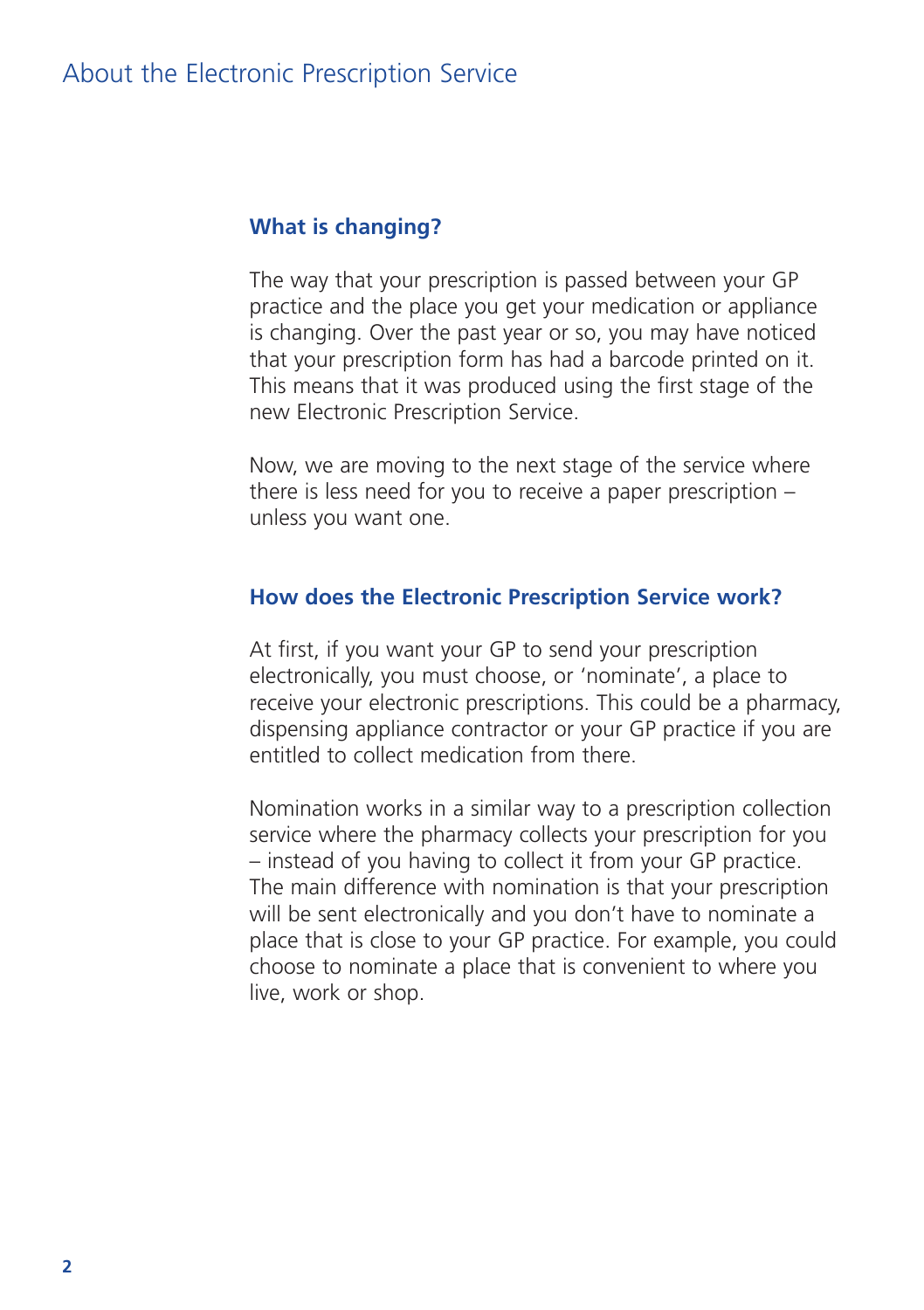#### **Which places can I nominate to receive my electronic prescriptions?**

You can have up to three different places nominated at any one time, including:

- one pharmacy;
- one dispensing appliance contractor and, if you are eligible;
- your dispensing GP practice.

You can only nominate a place to receive your electronic prescriptions that is using the second stage of the Electronic Prescription Service. To make it easier for you to see which ones are offering the service, they will display the sign shown below.



Or, if you have access to the internet, go to www.nhs.uk and search for pharmacies and dispensing appliance contractors. This will also show which ones are offering the service.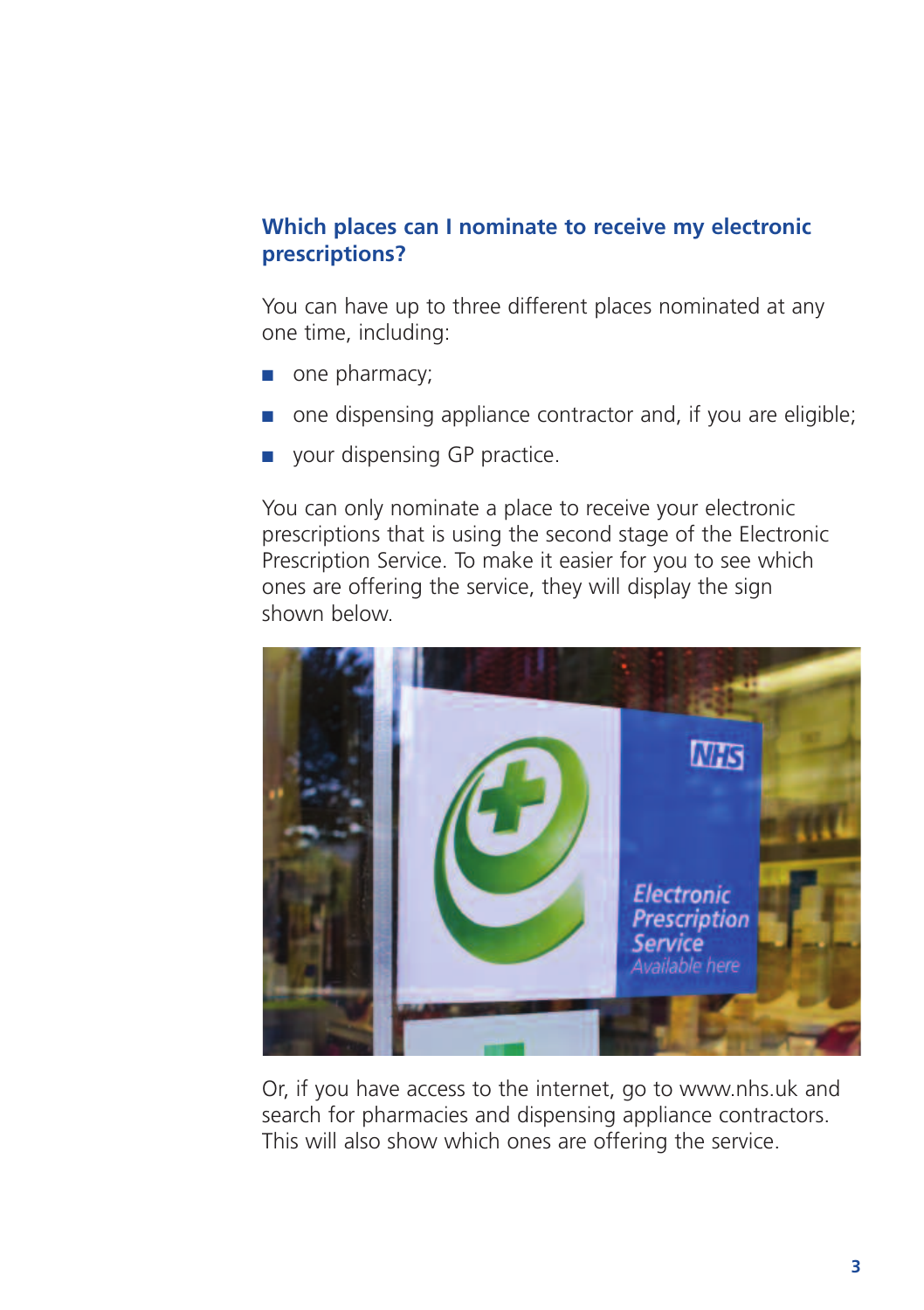#### **How do I nominate?**

There are three ways to nominate a pharmacy or dispensing appliance contractor to receive your electronic prescriptions:

- you can ask a member of staff at any pharmacy or dispensing appliance contractor that offers the service to record your nomination for you (it doesn't have to be the one you want to nominate);
- you can ask a member of staff at your GP practice to record your nomination for you;
- over time, you will be able to nominate online at www.healthspace.nhs.uk (you will have to log in).

If you are eligible to collect medication from your GP practice, your GP practice nomination can only be recorded by a member of staff working at that GP practice.

#### **What happens once I have nominated?**

Once your nomination is recorded, your GP will send all your future prescriptions electronically to the place you have nominated.

You should try to ensure you go to this place to collect your medication or appliance – unless you have made alternative arrangements with your GP practice. If you go elsewhere without making these arrangements you may experience delays in getting your medication or appliance.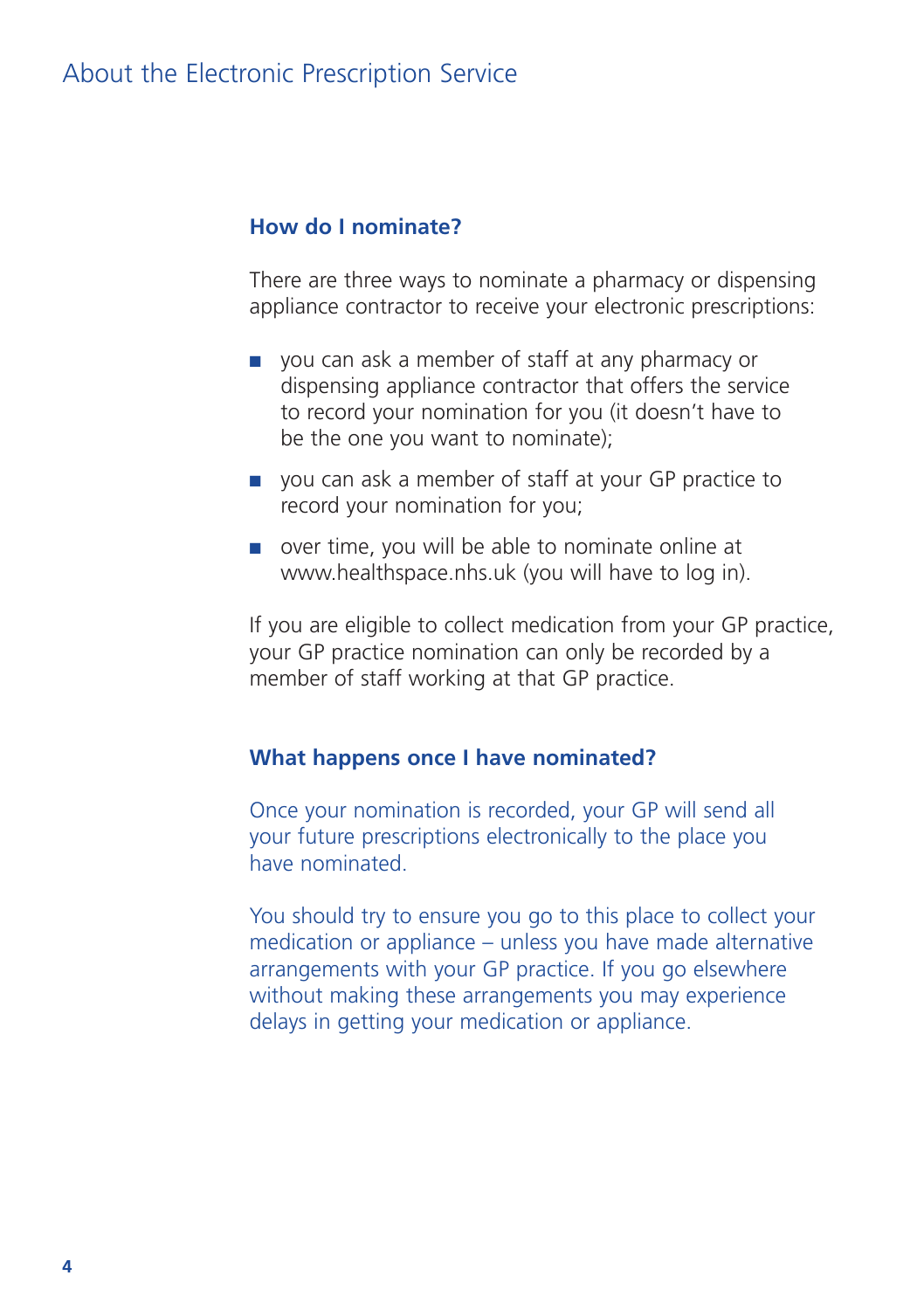#### **Should I nominate?**

Nomination is more suitable for some patients than others. This depends on your circumstances. Here are some points to think about when deciding whether you should nominate.

| Nominating would suit me                                                     | Nominating would be less<br>suitable for me                 |
|------------------------------------------------------------------------------|-------------------------------------------------------------|
| I receive regular<br>repeat prescriptions.                                   | I only need one-off<br>prescriptions from time to time.     |
| ΟR                                                                           | OR                                                          |
| I tend to collect my prescription<br>from the same place most<br>of the time | I tend to collect my prescription<br>from different places. |
| ΟR                                                                           | ΟR                                                          |
| I use a prescription collection<br>service now.                              | I travel or work away<br>from home often                    |

#### **Using nomination**

#### For repeat prescriptions

You should continue to re-order your repeat prescriptions from your GP in the same way as normal. However, instead of having to make arrangements to collect the prescription from the GP practice, the prescription will be sent electronically to the place you have nominated – meaning you don't have to collect the prescription from your GP practice first. You can then collect/receive your medication or appliance as normal.

#### For 'one off' prescriptions

You can use nomination for prescriptions that you only need to collect once, but as most are issued following a face-to-face consultation, it probably won't save you a trip to the GP practice.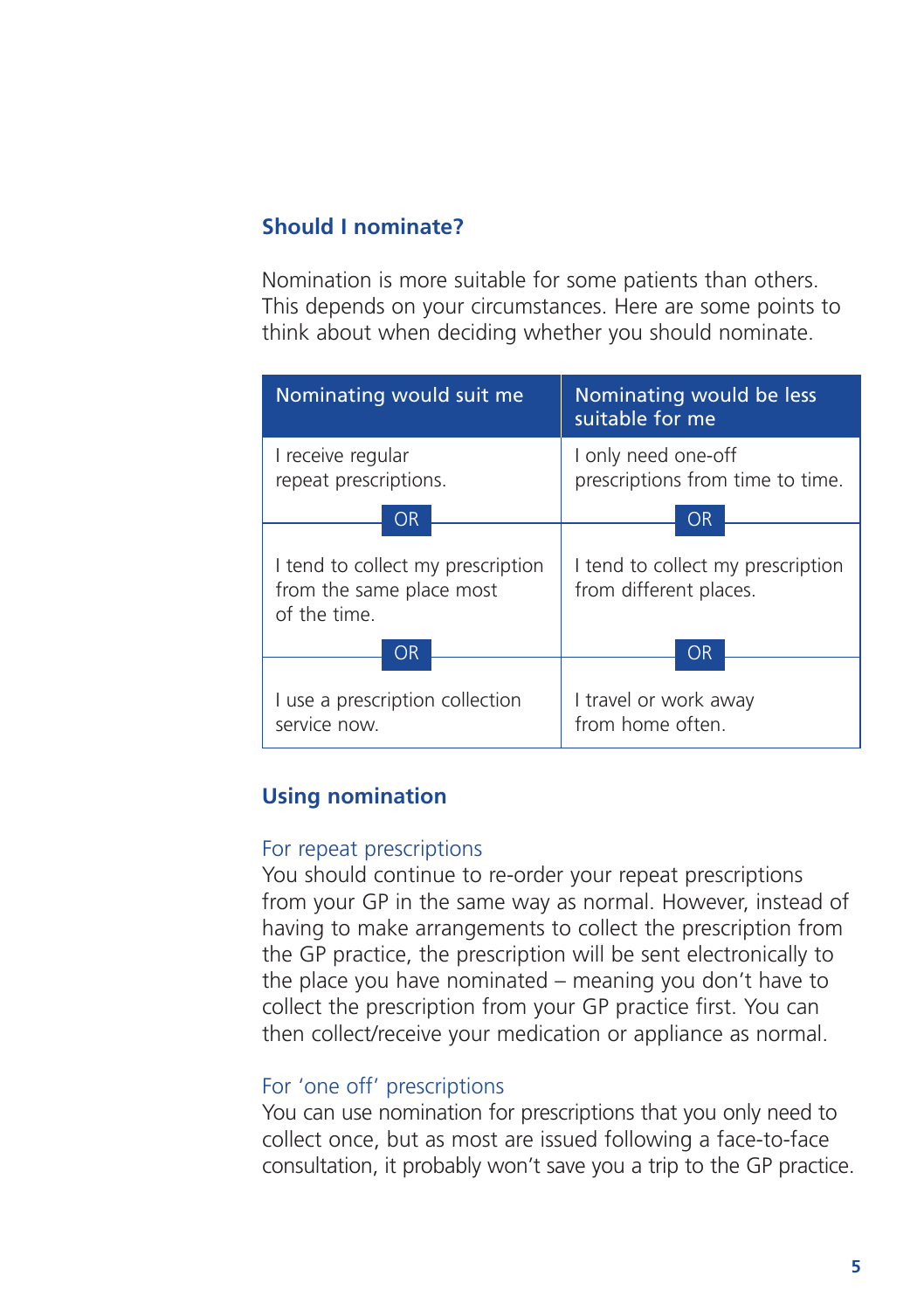#### **Changing your nomination**

Nomination is very flexible and can be changed or cancelled at any time. You can do this by either:

- asking a member of staff at **any** pharmacy or dispensing appliance contractor that offers the service;
- asking a member of staff at your GP practice; or
- over time, logging into www.healthspace.nhs.uk.

If you have a repeat prescription, your GP or pharmacist can tell you the best time to change your nomination. This will ensure that your next prescription is sent to the right place.

It's important to remember that you don't have to use nomination on every occasion. If you don't wish to use nomination for a particular prescription you should let your GP practice know before the prescription is issued.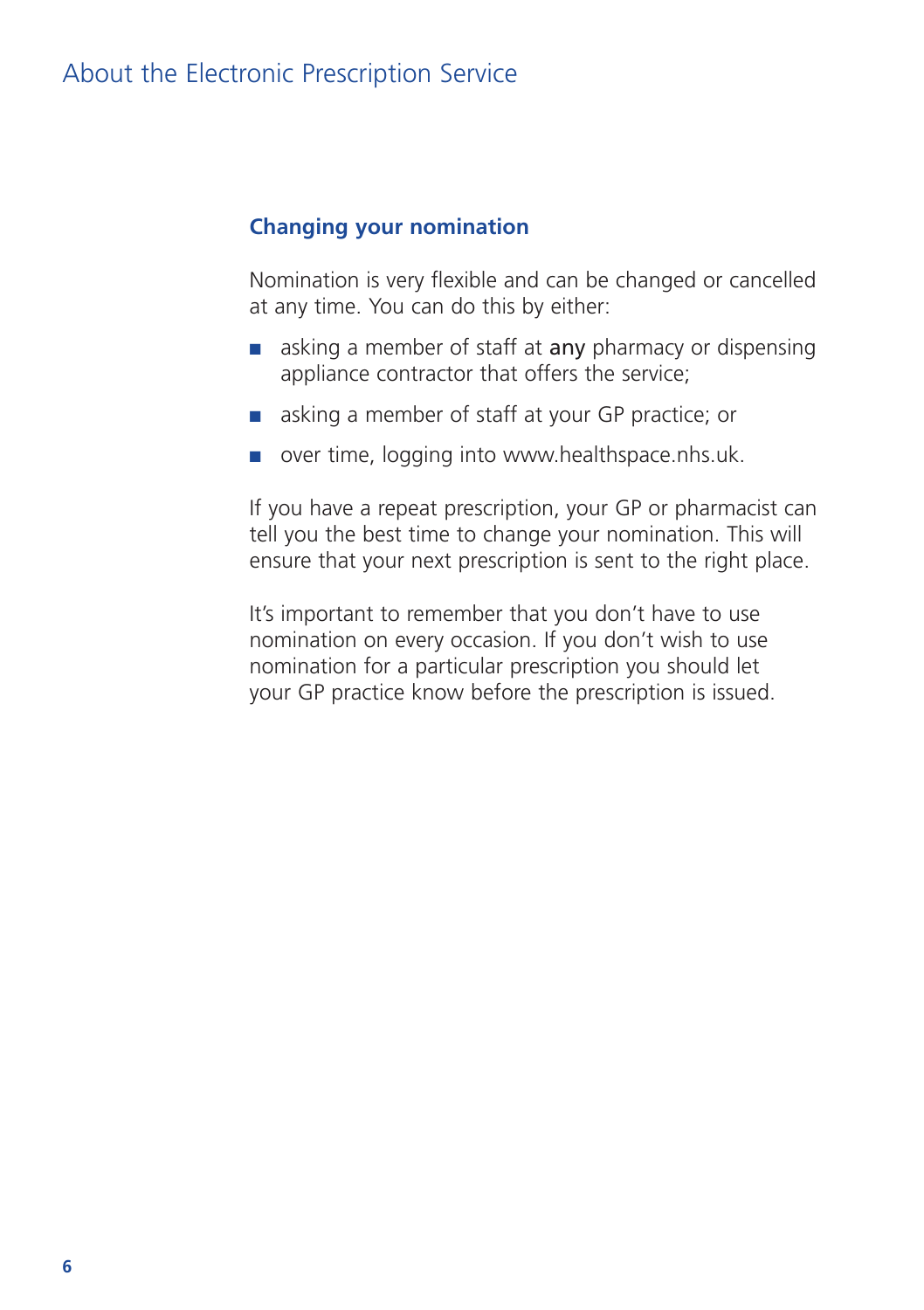#### **What happens if I choose not to nominate?**

Nothing – you will continue to get paper prescriptions as you do now.

In the future, your prescription can be sent electronically even if you decide not to nominate. However, you will still be required to make arrangements to collect a paper copy of your electronic prescription. The place providing your medication or appliance will need this paper copy in order to process your prescription.

#### **Is the Electronic Prescription Service secure and confidential?**

The Electronic Prescription Service is reliable, secure, and confidential. Only authorised members of staff working in your GP practice, pharmacy and/or dispensing appliance contractor will be able to view your electronic prescription.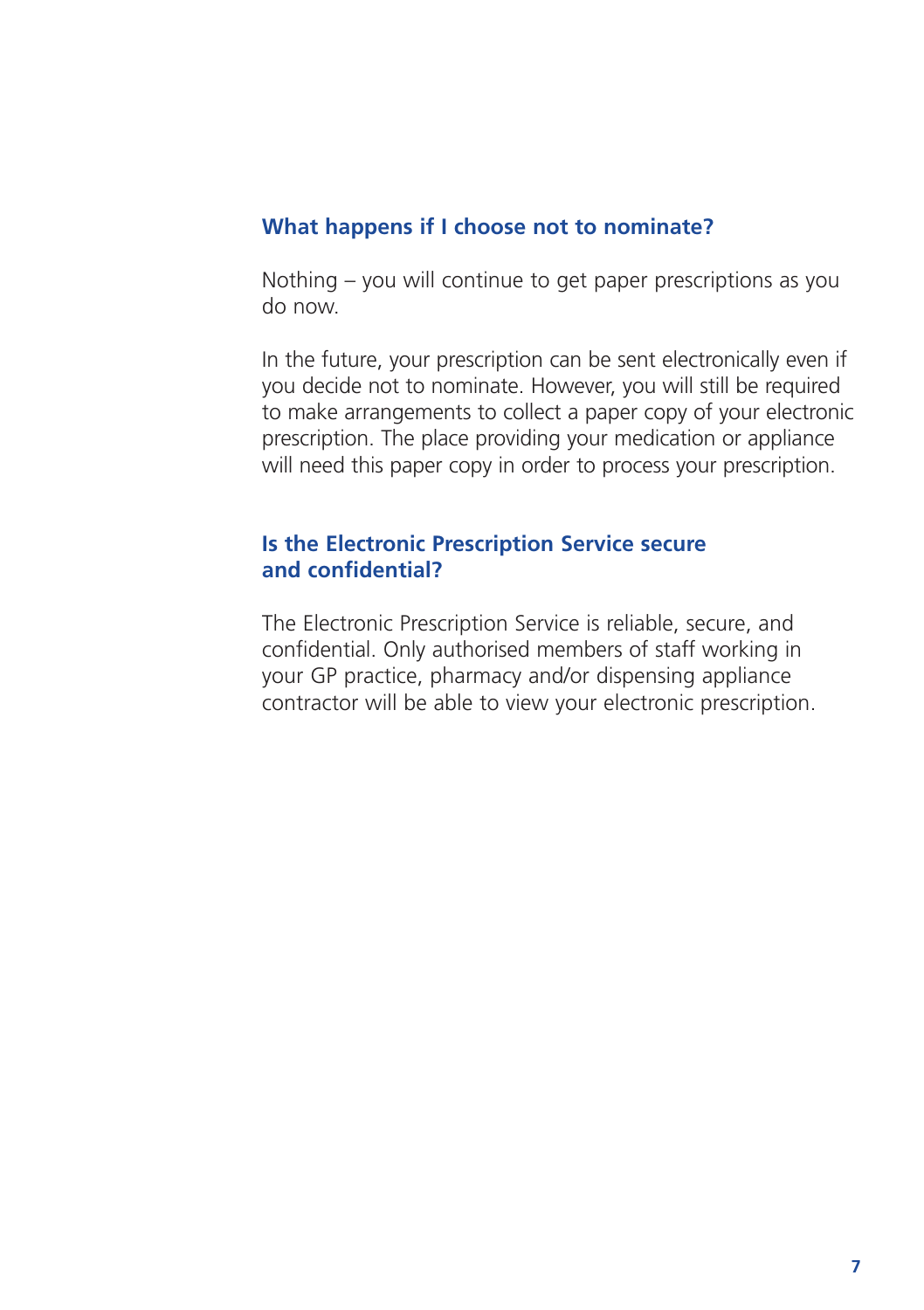## More common questions

#### **When will I be able to start using the Electronic Prescription Service?**

Different GP practices, pharmacies and dispensing appliance contractors will start using the second stage of the Electronic Prescription Service at different times. Your prescriptions cannot be sent electronically until your GP practice starts offering the service. Your GP practice can tell you when this will happen or look for the Electronic Prescription Service sign.

#### **What is a dispensing appliance contractor?**

Dispensing appliance contractors, while not able to supply medicines, do supply various appliances such as incontinence and stoma products.

#### **Does using nomination mean I will see my GP less often?**

No, it just means that you may not have to call at your GP practice just to collect a prescription.

#### **My carer usually collects my prescription for me. Can they request for nomination to be recorded on my behalf?**

Yes, but they will need to know some of your personal information such as your name, date of birth and address to do this.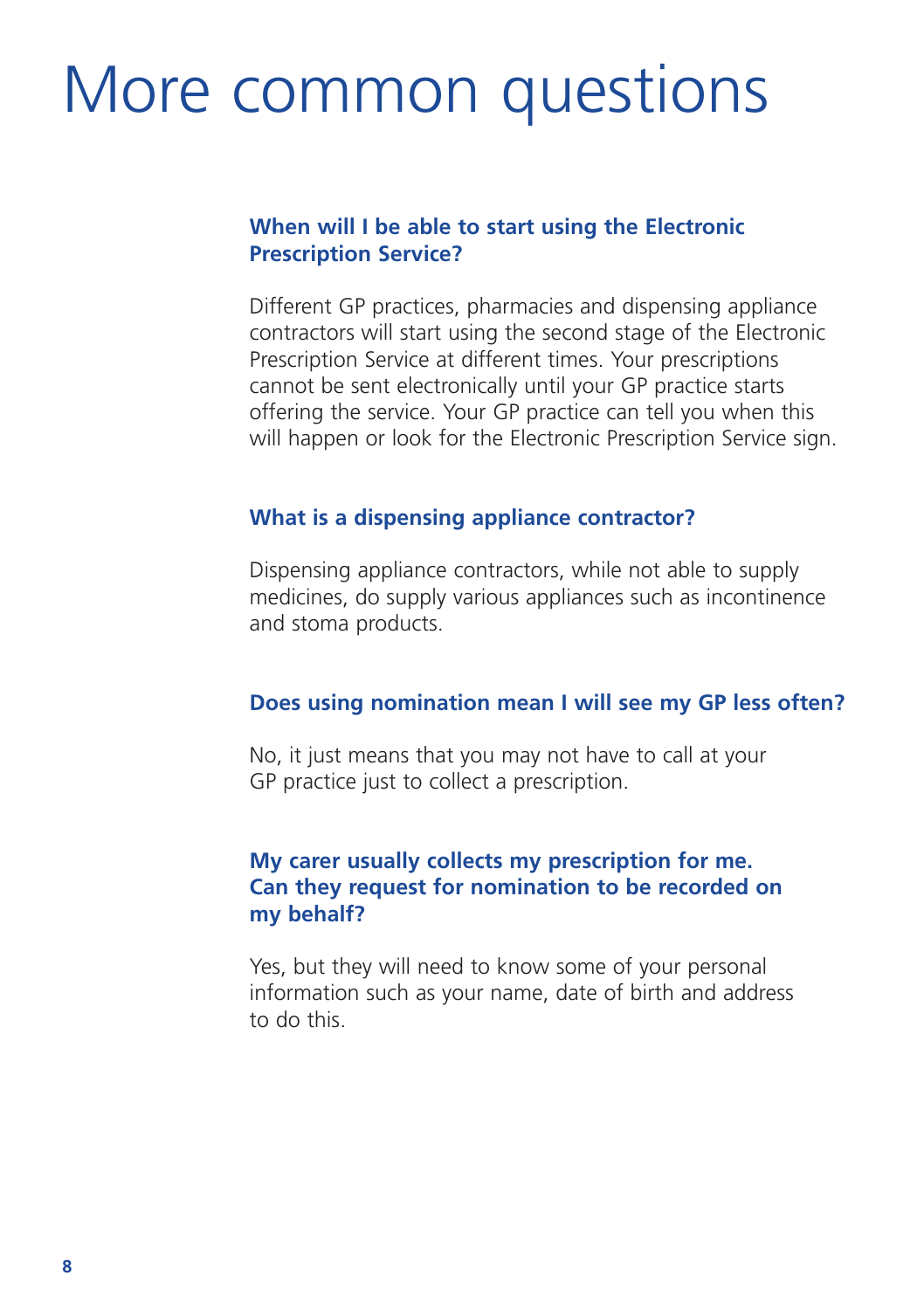#### **I use my paper prescription to request my next repeat prescription issue. How can I do this if I don't receive a paper copy?**

As electronic prescriptions are used more and more, GP practices may start offering different ways to order repeat prescriptions that will not require a paper copy of the prescription. However, if you do require a paper copy, simply ask for one when you collect your medication or appliance.

#### **Do I need to be able to use a computer to use the Electronic Prescription Service?**

No. The people who provide your prescription and medication will be using a computer.

#### **Can I nominate a chain of pharmacies or dispensing appliance contractors?**

You can only nominate a specific location to receive your electronic prescriptions.

#### **Can I choose for my prescription not to be sent using the Electronic Prescription Service?**

Yes, but if you decide not to use it, you won't be able to use nomination. This means you will need to continue to make arrangements to collect your paper prescription from your GP practice.